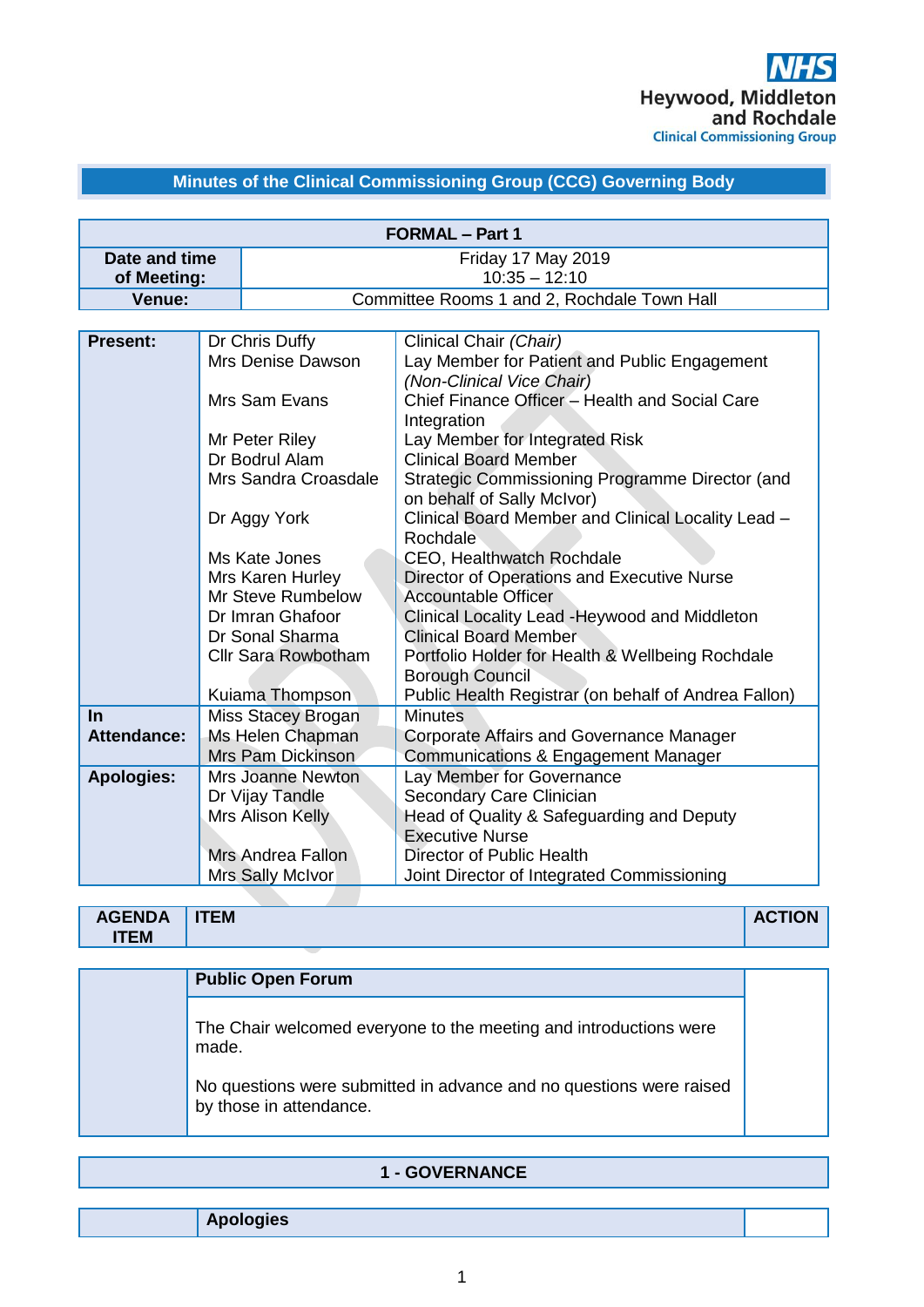Apologies as noted above.

| 17/05/19/1.1 |       | <b>Committee Business</b>                                                                                                                                                                                                                                                                                            |     |
|--------------|-------|----------------------------------------------------------------------------------------------------------------------------------------------------------------------------------------------------------------------------------------------------------------------------------------------------------------------|-----|
|              | 1.1.1 | It was highlighted to members that Part 2 Governing Body has<br>ratified the re-appointment of Dr Chris Duffy as Clinical Chair<br>for the next 3 years. It was noted that a robust interview<br>process took place and that as part of the process the GP<br>member practices confirmed their support for Dr Duffy. |     |
|              |       | 1.1.2 Congratulations were noted to Dr Duffy.                                                                                                                                                                                                                                                                        |     |
|              |       | 1.1.3 Members were reminded that a full list of all public questions<br>received at the Governing Body has been shared for<br>comments. To date no comments have been received.                                                                                                                                      |     |
|              | 1.1.4 | It was agreed that collated public questions will be re-<br>circulated to members for comments.                                                                                                                                                                                                                      | HC. |
|              | 1.1.5 | The Governing Body agreed to note the verbal update<br>provided.                                                                                                                                                                                                                                                     |     |

| 17/05/19/1.2 | <b>Declarations and Register of Interests</b>                                                                                                                                                                                                                             |
|--------------|---------------------------------------------------------------------------------------------------------------------------------------------------------------------------------------------------------------------------------------------------------------------------|
|              | 1.2.1<br>Members were reminded of their obligation to declare any<br>interest they may have which might conflict with the business<br>of Heywood, Middleton and Rochdale Clinical Commissioning                                                                           |
|              | Group.<br>1.2.2<br>Declarations declared by members are listed in the CCG's<br>Register of Interests. The Register is available either via the<br>Corporate Affairs and Governance Manager or the CCG<br>website at the following link: Declarations of Interest Register |
|              | The Chair requested any declarations of interests relating to<br>1.2.3<br>today's agenda.                                                                                                                                                                                 |
|              | 1.2.4<br>A declaration was received by all GPs regarding item 3.6.2 -<br>Prescribing of Over The Counter (OTC) Medications, due to<br>their role as a GP.                                                                                                                 |
|              | 1.2.5<br>It was agreed that Dr Duffy, Dr York, Dr Sharma and Dr<br>Ghafoor would take part in the discussions but not the<br>decision.                                                                                                                                    |
|              | The Governing Body agreed to note the above<br>1.2.6<br>declarations of interest.                                                                                                                                                                                         |
|              |                                                                                                                                                                                                                                                                           |
| 17/05/19/1.3 | Minutes of the CCG Governing Body Meeting held on 15 March<br>2019                                                                                                                                                                                                        |
|              | 1.3.1 The minutes of the meeting on Friday 15 March 2019 were                                                                                                                                                                                                             |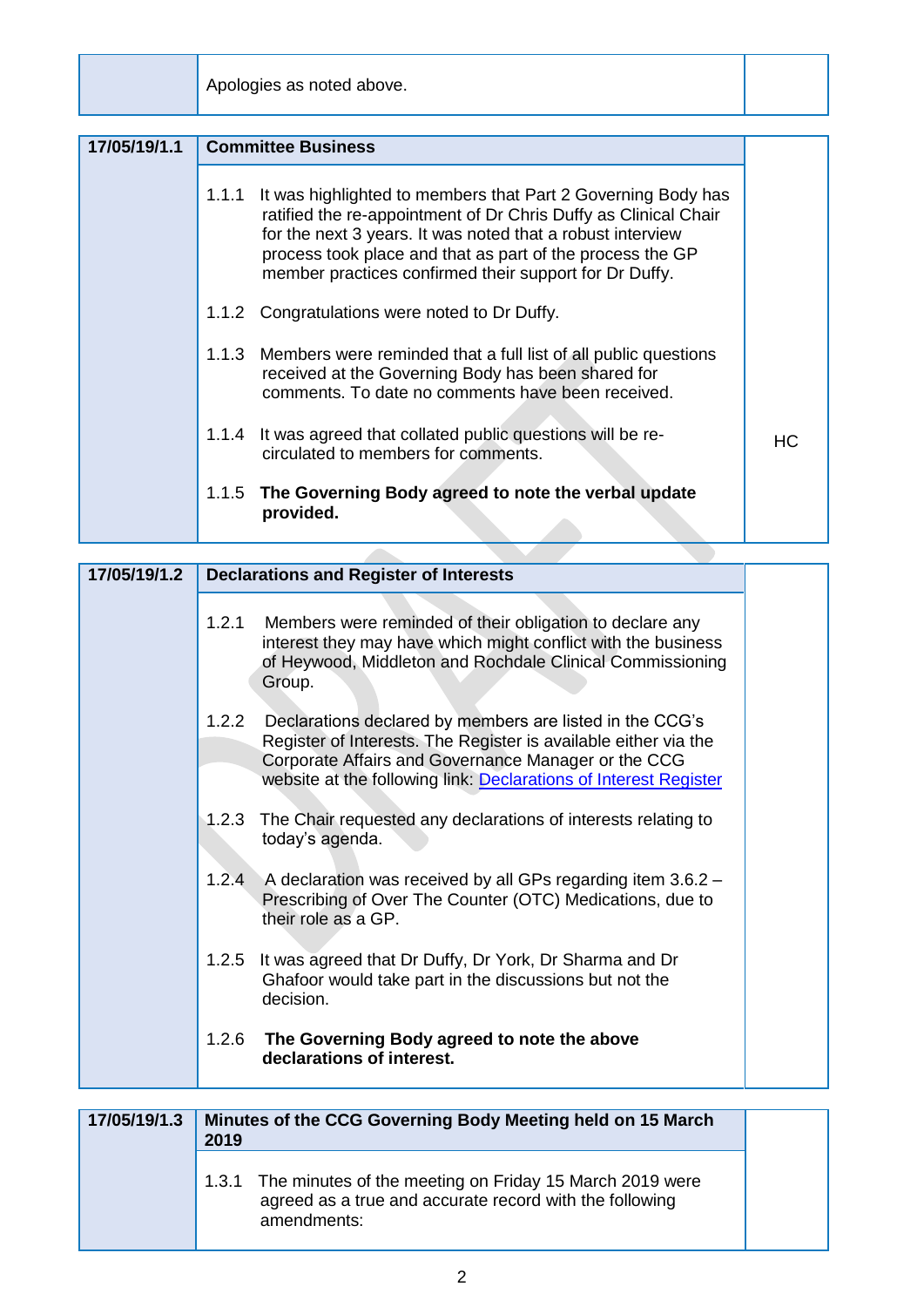| <b>1.1 Committee Business</b><br>"1.1.5  will be the Annual Governance General Meeting" |  |
|-----------------------------------------------------------------------------------------|--|
| 2.3 Opening Budgets<br>  "2.3.12 the <del>CGG</del> CCG"                                |  |

| 17/05/19/1.4 | <b>Matters Arising / Action Log / Use of Chairs Actions</b>                                                                                                                                                                                                                                                                                                                                                              |  |
|--------------|--------------------------------------------------------------------------------------------------------------------------------------------------------------------------------------------------------------------------------------------------------------------------------------------------------------------------------------------------------------------------------------------------------------------------|--|
|              | 1.4.1 The action log was reviewed and updated.<br>1.4.2 Members were informed that two Chair's Actions have taken                                                                                                                                                                                                                                                                                                        |  |
|              | place since the last meeting.                                                                                                                                                                                                                                                                                                                                                                                            |  |
|              | 1.4.3 It was noted that two waivers were signed by the Chair of the<br>Governing Body due to financial values.<br>Four Eyes Insight for capacity and demand review of<br>outpatient, endoscopy, imaging and theatre capacity<br>for the trusts in Greater Manchester<br>Private Public Ltd for the evaluation of the Greater<br>$\bullet$<br>Manchester Strategic Plan for Health and Social Care<br>Local Care Approach |  |
|              | 1.4.4 Members were also advised that the above waivers were also<br>signed by the Chair of the Audit Committee.                                                                                                                                                                                                                                                                                                          |  |
|              | 1.4.5 The Governing Body agreed to note the use of Chair's<br>Actions.                                                                                                                                                                                                                                                                                                                                                   |  |

# **17/05/19/1.5 Chair's Report Declaration of Interest:** None 1.5.1 The content of the report was summarised 1.5.2 Members were advised that the Kirkholt New Build has now started. 1.5.3 No further discussions took place. 1.5.4 **The Governing Body agreed to note the content of the report.**

### **2 - ITEMS FOR DECISION**

| 17/05/19/2.1 CCG Constitution        |  |
|--------------------------------------|--|
| <b>Declaration of Interest: None</b> |  |
| 2.1.1 Item deferred.                 |  |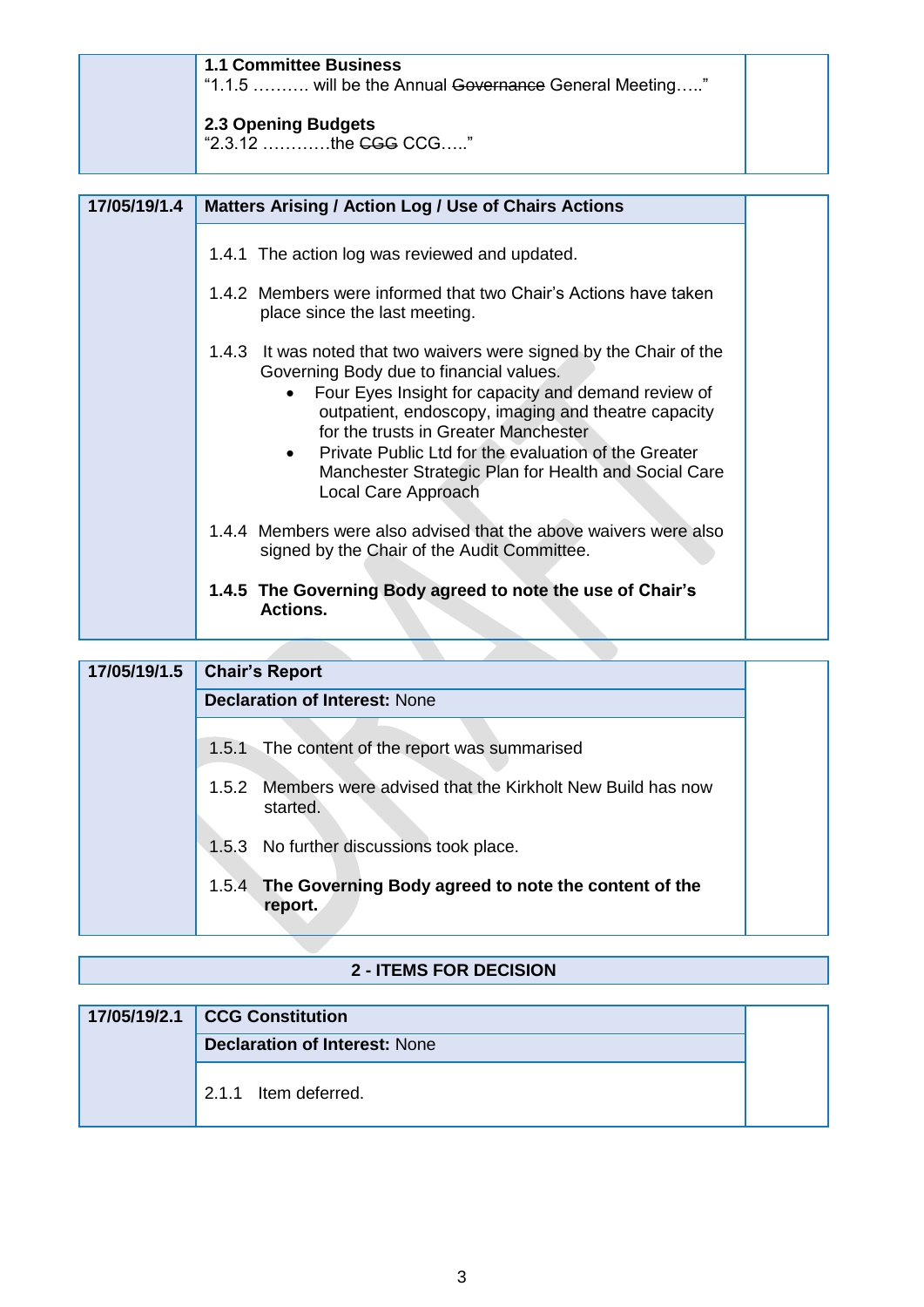| 17/05/19/2.2 | <b>Patient and Public Engagement Committee (PPEC) Terms of</b><br><b>Reference (ToR)</b>                                                                                           |
|--------------|------------------------------------------------------------------------------------------------------------------------------------------------------------------------------------|
|              | <b>Declaration of Interest: None</b>                                                                                                                                               |
|              | 2.2.1 The content of the report was summarised.                                                                                                                                    |
|              | 2.2.2 It was noted that the changes to the Terms of Reference have<br>been highlighted and were approved by the Patient and Public<br>Engagement Committee (PPEC) on 1 April 2019. |
|              | 2.2.3 Members were asked for any comments or questions. No<br>further discussions took place.                                                                                      |
|              | 2.2.4 The Governing Body agreed to ratify the PPEC ToR.                                                                                                                            |

| 17/05/19/2.3 | <b>Ratification of Clinical Chair</b>                           |
|--------------|-----------------------------------------------------------------|
|              | <b>Declaration of Interest: None</b>                            |
|              | 2.3.1 An update was provided under item 1.1 Committee Business. |
|              |                                                                 |

| 17/05/19/2.4 |       | <b>Updated Governing Body Terms of Reference</b>                                                                                                                                                                        |
|--------------|-------|-------------------------------------------------------------------------------------------------------------------------------------------------------------------------------------------------------------------------|
|              |       | <b>Declaration of Interest: None</b>                                                                                                                                                                                    |
|              |       | 2.4.1 The content of the report was summarised.                                                                                                                                                                         |
|              |       | 2.4.2 It was noted that voting rights have been reviewed and revised<br>so that Healthwatch Rochdale is non-voting and the Secondary<br>Care Clinician is voting. The number of voting members will<br>remain the same. |
|              |       | 2.4.3 A further change relates to the governance structure which has<br>been amended to reflect the change from three to two Primary<br>Care Commissioning Sub Committees.                                              |
|              | 2.4.4 | The Governing Body agreed to approve the changes to the<br><b>Governing Body ToR.</b>                                                                                                                                   |

| 17/05/19/2.5 | <b>Business Continuity Plan</b>                                                                                                                                                                                               |
|--------------|-------------------------------------------------------------------------------------------------------------------------------------------------------------------------------------------------------------------------------|
|              | <b>Declaration of Interest: None</b>                                                                                                                                                                                          |
|              | 2.5.1 The content of the report was summarised.                                                                                                                                                                               |
|              | It was noted that this is an annual requirement. The main<br>2.5.2<br>changes relate to the Accountable Officer, a change in the co-<br>ordination centre from Sherwood to Rochdale Infirmary and an<br>updated contact list. |
|              | Members were advised that the contact information has been<br>2.5.3<br>redacted due to confidentiality.                                                                                                                       |
|              | The Governing Body agreed to approve the Business<br>2.5.4<br><b>Continuity Plan.</b>                                                                                                                                         |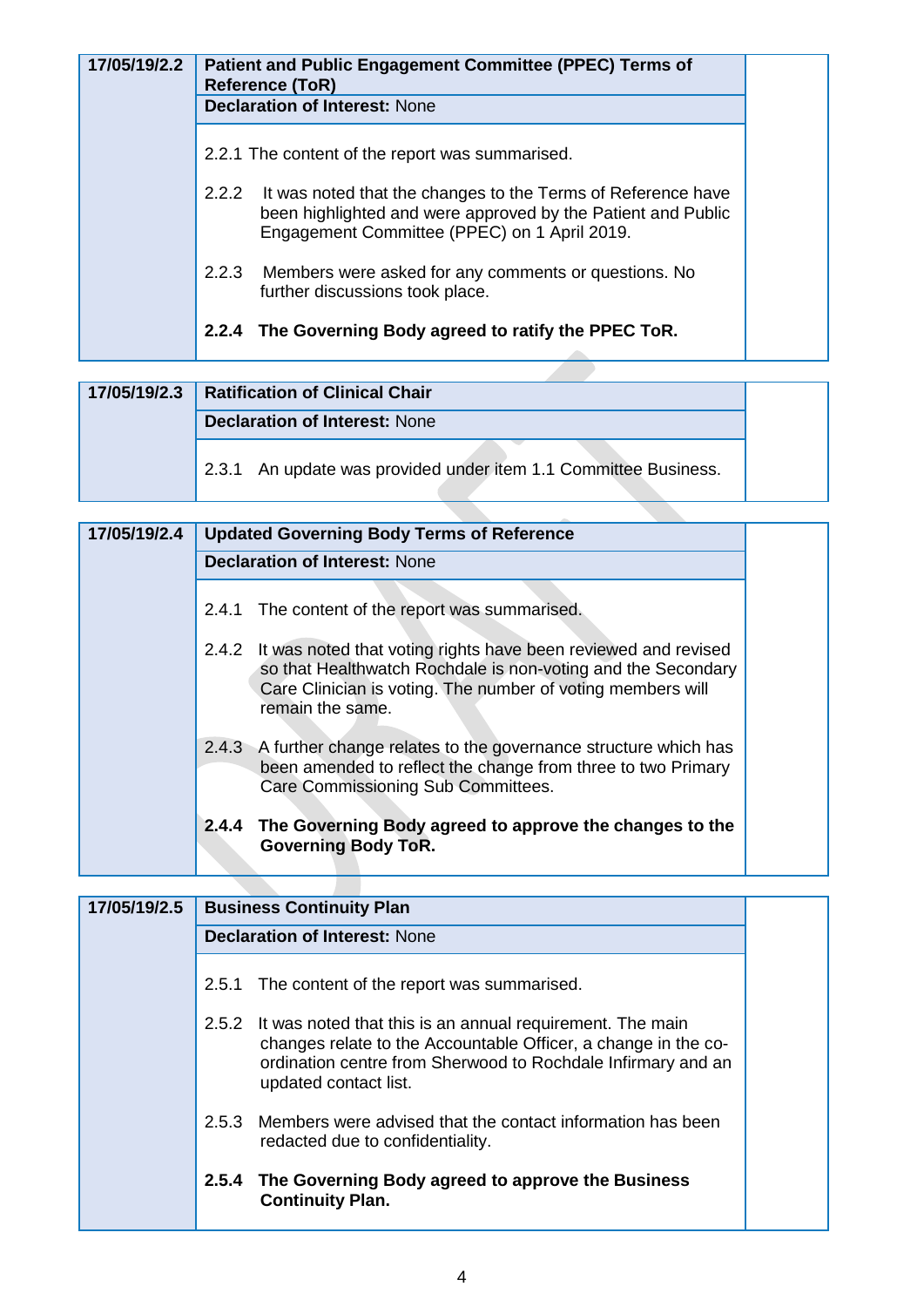| 17/05/19/2.6 | <b>Annual Engagement Report</b>      |                                                                                                                                                                   |    |  |
|--------------|--------------------------------------|-------------------------------------------------------------------------------------------------------------------------------------------------------------------|----|--|
|              | <b>Declaration of Interest: None</b> |                                                                                                                                                                   |    |  |
|              | 2.6.1                                | The content of the report was summarised.                                                                                                                         |    |  |
|              | 2.6.2                                | It was noted that positive feedback has been received<br>regarding the format of the report this year.                                                            |    |  |
|              |                                      | 2.6.3 Members noted the significant amount of work that has taken<br>place. Formatting issues were noted which will be amended.                                   | DD |  |
|              | 2.6.4                                | The Governing Body agreed to approve the Annual<br><b>Engagement Report following a review of formatting and</b><br>an easy read version be added to the website. | DГ |  |

| 17/05/19/3.6.2 | <b>Prescribing of Over The Counter (OTC) Medications</b>                                                                                                                                                                                                                                                                                            |  |  |
|----------------|-----------------------------------------------------------------------------------------------------------------------------------------------------------------------------------------------------------------------------------------------------------------------------------------------------------------------------------------------------|--|--|
|                | Declaration of Interest: All GPs due to their role as a GP                                                                                                                                                                                                                                                                                          |  |  |
|                | Action taken: it was agreed that Dr Duffy, Dr York, Dr Sharma and<br>Dr Ghafoor would take part in the discussions but not the decision.                                                                                                                                                                                                            |  |  |
|                | 3.6.2.1 The content of the report was summarised.                                                                                                                                                                                                                                                                                                   |  |  |
|                | 3.6.2.2 The survey took place over 30 days and was part of a wider<br>consultation that has taken place.                                                                                                                                                                                                                                            |  |  |
|                | 3.6.2.3 An assessment to review skills has also taken place which<br>500 pharmacists across GM completed. Unfortunately, there<br>was a poor response from HMR pharmacies with only 4<br>responding out of 50.                                                                                                                                      |  |  |
|                | 3.6.2.4 Members were asked for any comments or questions.                                                                                                                                                                                                                                                                                           |  |  |
|                | 3.6.2.5 It was noted that there is some confusion from the public<br>when responding to the survey. Clarity was provided that if a<br>patient presents with a minor ailment a full consultation will<br>take place and the GP will provide the necessary advice.<br>Patients will not be told to purchase OTC medication without<br>a consultation. |  |  |
|                | Discussions took place regarding appropriate treatment and<br>3.6.2.6<br>those medicines available on the NHS via the Minor Ailments<br>Scheme.                                                                                                                                                                                                     |  |  |
|                | 3.6.2.7 Concerns were raised regarding the number of pharmacies<br>signed up to the Minor Ailments Scheme and it was noted<br>that work is taking place with the Local Pharmaceutical<br>Committee (LPC) as part of work that is taking place across<br>GM to improve sign up.                                                                      |  |  |
|                | 3.6.2.8 A query was raised regarding the safe treatment of patients<br>who attend pharmacies a number of times for the same<br>illness. It was confirmed that in these circumstances a patient<br>will be directed to their GP and that there are safety<br>mechanisms and processes in place to monitor this.                                      |  |  |
|                | 3.6.2.1 Communication will also be key and it was suggested that TV<br>screens/videos in GP practices are utilised.                                                                                                                                                                                                                                 |  |  |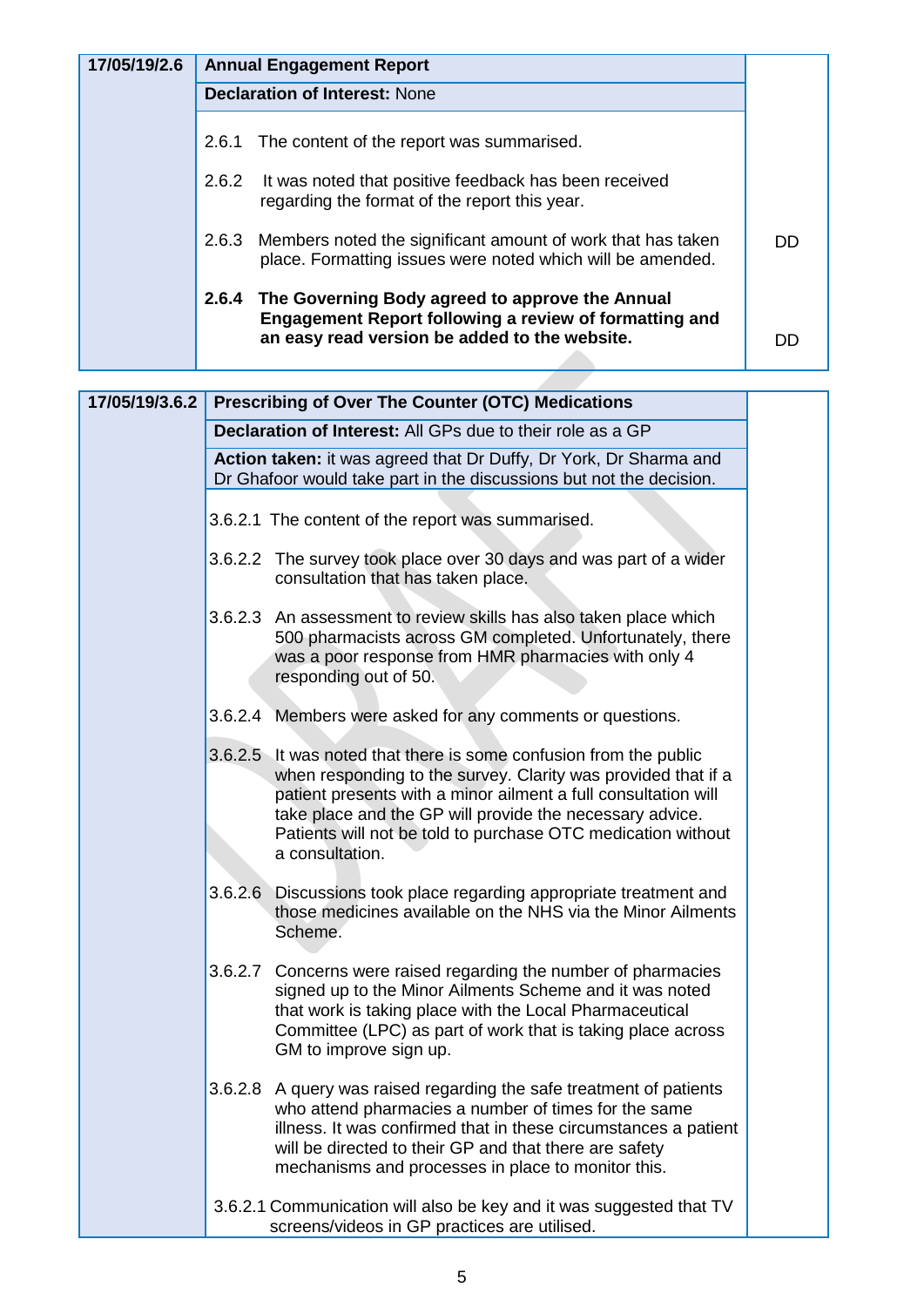| 3.6.2.2 Following previous discussions, it was also confirmed that<br>the General Medical Council (GMC) are supportive of this<br>approach.                                                                                                                  |
|--------------------------------------------------------------------------------------------------------------------------------------------------------------------------------------------------------------------------------------------------------------|
| 3.6.2.3 A question was raised regarding links between primary and<br>secondary care, and it was confirmed that the Medicines<br>Optimisation Team are linking with the Local Care<br>Organisation (LCO).                                                     |
| Dr Duffy, Dr York, Dr Sharma and Dr Ghafoor left the meeting and<br>the Lay Member for Patient and Public Engagement - Vice Chair<br>assumed as Chair.                                                                                                       |
| 3.6.2.4 No further discussions took place and the remaining voting<br>members agreed to approve the recommendations with the<br>caveat that communications and engagement are key and<br>that this should be used as an opportunity for public<br>education. |
| Dr Duffy, Dr York, Dr Sharma and Dr Ghafoor returned to the<br>meeting and the Lay Member for Patient and Public Engagement -<br>Vice Chair provided an update on the decision.                                                                              |
| Dr Duffy resumed the role of Chair.                                                                                                                                                                                                                          |
| 3.6.2.5 The Governing Body agreed to approve the<br>recommendations with the caveat that communications<br>and engagement are key and that this should be used as<br>an opportunity for public education.                                                    |
|                                                                                                                                                                                                                                                              |

# **3 - ITEMS FOR DISCUSSION**

| 17/05/19/3.1 | <b>Quality and Safeguarding Report</b>                                                                                                                                                                                                                          |  |  |
|--------------|-----------------------------------------------------------------------------------------------------------------------------------------------------------------------------------------------------------------------------------------------------------------|--|--|
|              | <b>Declaration of Interest: None</b>                                                                                                                                                                                                                            |  |  |
|              |                                                                                                                                                                                                                                                                 |  |  |
|              | 3.1.1 The key elements within the report were summarised.                                                                                                                                                                                                       |  |  |
|              | 3.1.2 An improvement has been noted in maternity services and<br>work is ongoing to collate the concerns received by families.                                                                                                                                  |  |  |
|              | 3.1.3 Pennine Care Foundation NHS Trust (PCFT) - has been<br>rated as Requires Improvement by the Care Quality<br>Commission (CQC). Work is ongoing and an improvement<br>plan is in place.                                                                     |  |  |
|              | 3.1.4 Learning Assessment and Neurocare Centre (LANC) UK - it<br>was noted that the CQC has rated them as 'Requires<br>Improvement'. Assurance was provided that work is ongoing<br>and as previously stated there are no issues in terms of patient<br>safety. |  |  |
|              | 3.1.5 Care Homes - a significant amount of work has taken place by<br>the Quality Improvement Nurse. It was also highlighted that a<br>trial is taking place in three care homes regarding the red bag<br>scheme for personal belongings.                       |  |  |
|              | 3.1.6 Level 3 Safeguarding Training - has been rolled out across                                                                                                                                                                                                |  |  |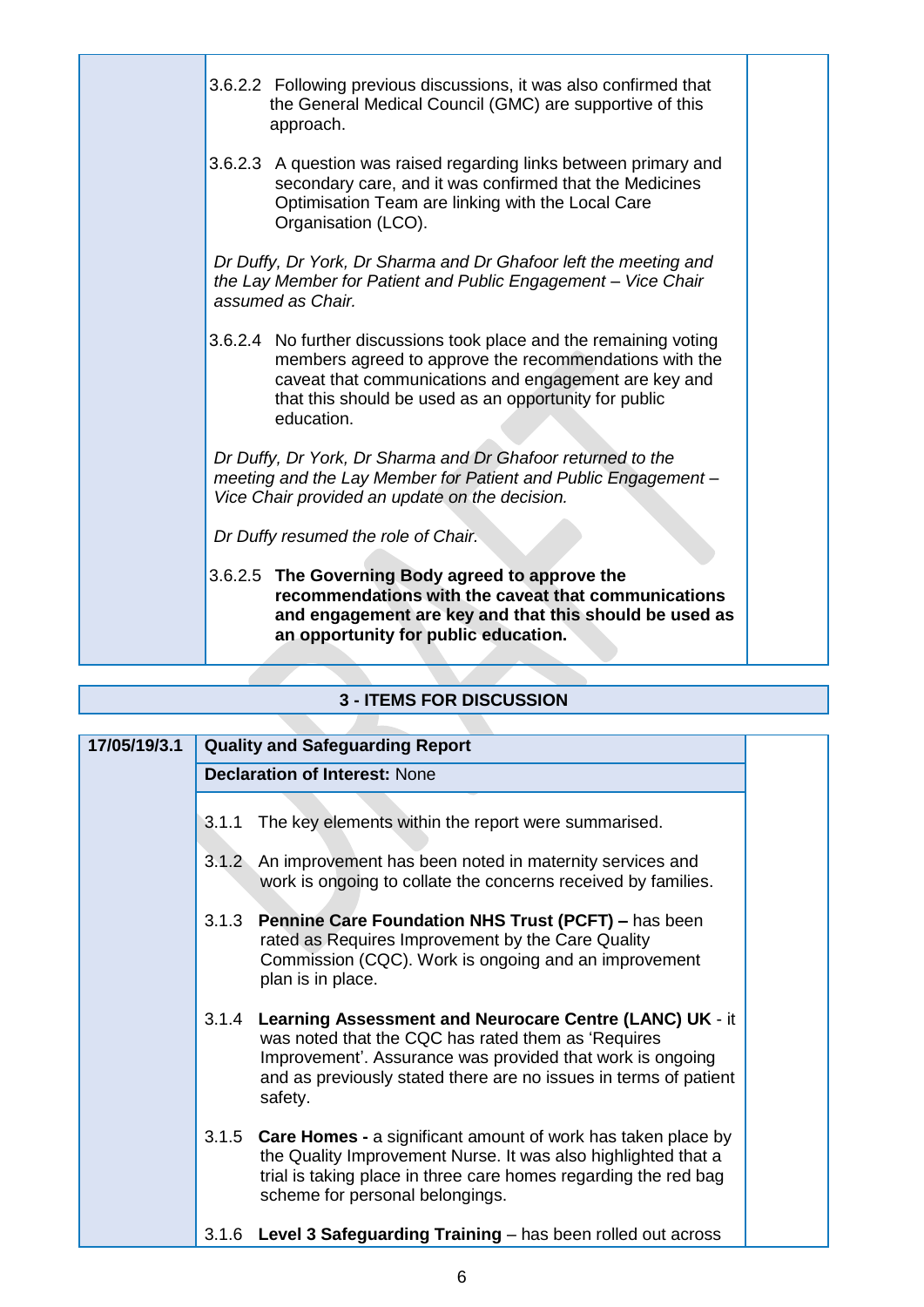|       | the borough.                                                                                                                                                                                                                                                                                                     |         |
|-------|------------------------------------------------------------------------------------------------------------------------------------------------------------------------------------------------------------------------------------------------------------------------------------------------------------------|---------|
| 3.1.7 | <b>Sepsis</b> - there is currently an increased focus on Sepsis. Dr<br>Chris Duffy is lead for this in the CCG. A request was received<br>from NHS England with a very tight deadline for the CCG to<br>confirm the Sepsis Lead at each practice. The majority of<br>practices confirmed they had a Sepsis Lead. |         |
|       | 3.1.8 Safeguarding Children – the Rochdale Borough<br>Safeguarding Children Board will be replaced by a multi-<br>agency safeguarding partnership from 1 July 2019.                                                                                                                                              |         |
|       | 3.1.9 A query was raised as to whether the Ombudsman Report<br>relating to the Northern Care Alliance will be available. It was<br>confirmed that this will be shared with members once received.                                                                                                                | KH / AK |
|       | 3.1.10 The Governing Body agreed to note the content of the<br>report.                                                                                                                                                                                                                                           |         |

| 17/05/19/3.2 | <b>Quality Premium Report</b>        |                                                                                                                                                    |  |  |  |
|--------------|--------------------------------------|----------------------------------------------------------------------------------------------------------------------------------------------------|--|--|--|
|              | <b>Declaration of Interest: None</b> |                                                                                                                                                    |  |  |  |
|              | 3.2.1                                | The content of the report was summarised, and key areas<br>highlighted.                                                                            |  |  |  |
|              |                                      | 3.2.2 Members were advised that there is still potential to receive a<br>further award regarding early diagnosis of cancer and the GP<br>survey.   |  |  |  |
|              |                                      | 3.2.3 It was noted that there is a risk share agreement in place with<br>the Local Care Organisation (LCO) therefore any reward is<br>split 50/50. |  |  |  |
|              | 3.2.4                                | Discussions took place regarding engaging with the LCO.                                                                                            |  |  |  |
|              | 3.2.5                                | The actual out turn is likely to be confirmed in October 2019,<br>which is due to delays in actual data being available.                           |  |  |  |
|              | 3.2.6                                | The Governing Body agreed to note the content of the<br>report.                                                                                    |  |  |  |

| 17/05/19/3.3 |       | <b>Performance Report</b>                                                                                                                                                                                                        |  |
|--------------|-------|----------------------------------------------------------------------------------------------------------------------------------------------------------------------------------------------------------------------------------|--|
|              |       | <b>Declaration of Interest: None</b>                                                                                                                                                                                             |  |
|              |       | 3.3.1 The content of the report was outlined.                                                                                                                                                                                    |  |
|              |       | 3.3.2 There are a number of challenges around performance which<br>include the following.                                                                                                                                        |  |
|              |       | 3.3.3 Children's' A&E attendance and non-elective – there has<br>been a significant increase in A&E attendance for children<br>which is being investigated as previous reporting showed<br>attendance being on a downward slope. |  |
|              | 3.3.4 | <b>Emergency admissions – attendance for those 65 and above</b><br>has started to reduce which is a positive. It is difficult to pin                                                                                             |  |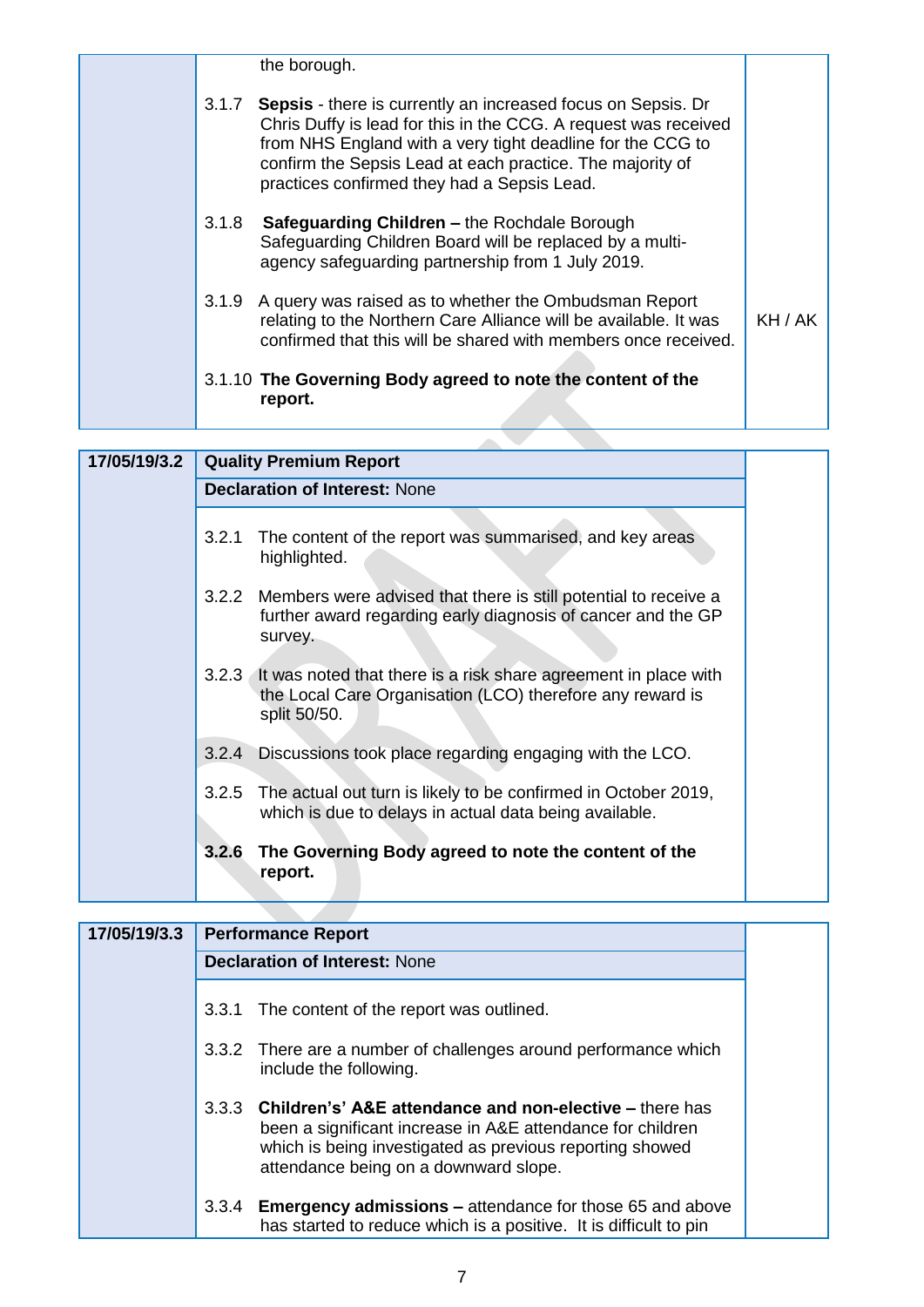|       | point the reasons for this as there are collectively a number of<br>transformation schemes which focussed on this.                                                                                                                                                                                                                                                           |           |
|-------|------------------------------------------------------------------------------------------------------------------------------------------------------------------------------------------------------------------------------------------------------------------------------------------------------------------------------------------------------------------------------|-----------|
| 3.3.5 | A query was raised regarding 52 week breeches. It was<br>confirmed that there are currently 9 patients waiting over 52<br>weeks. Further investigation is taking place as this was raised<br>during the Quarter 4 Assurance Meeting and an update will be<br>included at the next meeting.                                                                                   | <b>SC</b> |
|       | 3.3.6 Concerns were raised regarding patients waiting 41 weeks for<br>an appointment with Improving Access to Psychological<br>Therapies (IAPT) Thinking Ahead. Work is taking place to<br>improve the position regarding secondary waits, which is also<br>included within the contract.                                                                                    |           |
|       | 3.3.7 Following a question it was clarified that first contact is taking<br>place quickly however patients are waiting much longer for<br>their second appointment.                                                                                                                                                                                                          |           |
|       | 3.3.8 Concerns were raised regarding the lack of patient choice<br>available as there is only one provider. Assurance was<br>provided to members that there is significant work taking place<br>to address this which includes, training counsellors in GP<br>practices, an additional 3 counsellors have been appointed<br>and interviews are taking place for a further 4. |           |
| 3.3.9 | It was also highlighted that the CCG work with MIND to deliver<br>low level intervention. Further concerns were raised and it was<br>suggested that the services available be publicised and that<br>any comments be fedback to the Mental Health Commissioner.                                                                                                              | <b>SC</b> |
|       | 3.3.10 A question was raised relating to A&E attendance and the<br>difference between mapped and commissioned. It was agreed<br>that further detail will be shared.                                                                                                                                                                                                          | <b>SC</b> |
|       | 3.3.11 Following a query regarding whether North West Ambulance<br>(NWAS) handovers are site based it was agreed that this will<br>be clarified.                                                                                                                                                                                                                             | <b>SC</b> |
|       | 3.3.12 Concerns were raised regarding 6 week delays in diagnostic<br>scan reporting due to a change in scanning equipment and<br>whether this impacts on 2 Week Wait (2WW) referrals.<br>Members were assured that 2WW referrals following a<br>separate pathway and are also picked up via Multi-Disciplinary<br>Team (MDT) meetings.                                       |           |
|       | 3.3.13 The Governing Body agreed to note the content of the<br>report and the update provided.                                                                                                                                                                                                                                                                               |           |

| 17/05/19/3.4.1 | <b>Corporate Risk Register</b>                                                                                                                                                                |
|----------------|-----------------------------------------------------------------------------------------------------------------------------------------------------------------------------------------------|
|                | <b>Declaration of Interest: None</b>                                                                                                                                                          |
|                | 3.4.1.1 The content of the report was summarised, and key elements<br>highlighted.                                                                                                            |
|                | 3.4.1.2 An update was provided regarding capacity issues within the<br>Integrated Commissioning Directorate and it was noted that a<br>consultation will commence week commencing 20 May 2019 |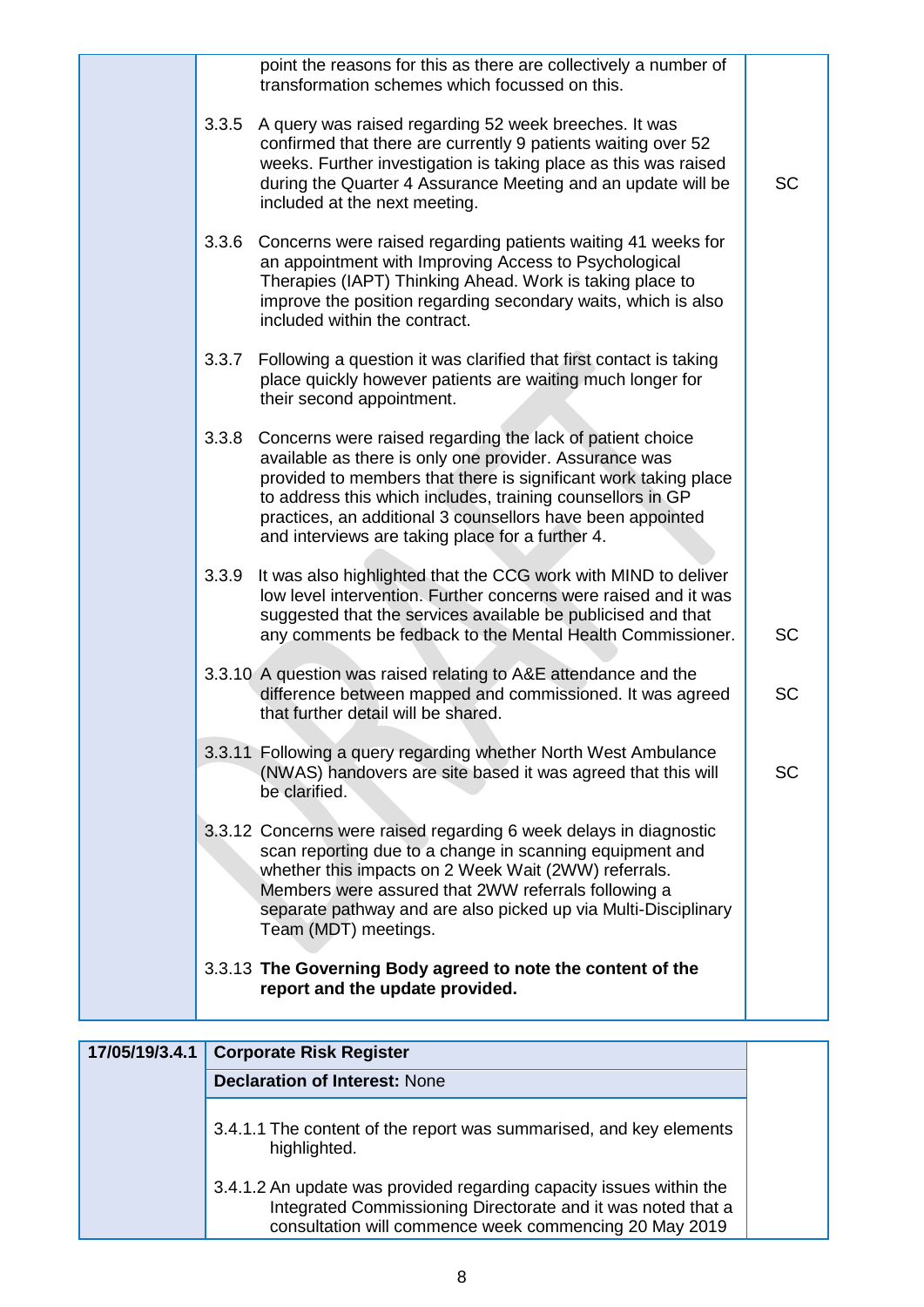|                | which will hopefully resolve the issues.                                                                                                                                                                                                                                                                                                                                                                                       |  |
|----------------|--------------------------------------------------------------------------------------------------------------------------------------------------------------------------------------------------------------------------------------------------------------------------------------------------------------------------------------------------------------------------------------------------------------------------------|--|
|                | 3.4.1.3 The Governing Body agreed to note the content of the<br>report.                                                                                                                                                                                                                                                                                                                                                        |  |
| 17/05/19/3.4.2 | <b>Assurance Framework</b>                                                                                                                                                                                                                                                                                                                                                                                                     |  |
|                | <b>Declaration of Interest: None</b>                                                                                                                                                                                                                                                                                                                                                                                           |  |
|                |                                                                                                                                                                                                                                                                                                                                                                                                                                |  |
|                | 3.4.2.1 The content of the report was summarised, and key elements<br>highlighted.                                                                                                                                                                                                                                                                                                                                             |  |
|                | 3.4.2.2 An apology was noted as this is the same report that was<br>presented to the Audit Committee on 23 April 2019.                                                                                                                                                                                                                                                                                                         |  |
|                | 3.4.2.3 Work is taking place to ensure that detail regarding Primary<br>Care is included within the next report.                                                                                                                                                                                                                                                                                                               |  |
|                | 3.4.2.4 It was highlighted that the report references the Planned Care<br>Theme being discussed at the next Finance Performance and<br>Risk Group (FPR). As the May meeting was cancelled this will<br>be included on the June agenda.                                                                                                                                                                                         |  |
|                | 3.4.2.5 Following a question it was confirmed that FPR is a sub group<br>of the Integrated Commissioning Board (ICB) and members<br>include the Elected Portfolio holder for finance at Rochdale<br>Borough Council (RBC), Lay Member for Governance, Chief<br>Finance Officer, Section 151 Officer, Joint Director of<br>Integrated Commissioning, Accountable Officer and the<br>Strategic Commissioning Programme Director. |  |
|                | 3.4.2.6 The Governing Body agreed to note the content of the<br>report.                                                                                                                                                                                                                                                                                                                                                        |  |

| 17/05/19/3.5.1 |                                      | <b>Finance Update Report</b>                                                                                                                                                                                                                                                                                          |  |  |
|----------------|--------------------------------------|-----------------------------------------------------------------------------------------------------------------------------------------------------------------------------------------------------------------------------------------------------------------------------------------------------------------------|--|--|
|                | <b>Declaration of Interest: None</b> |                                                                                                                                                                                                                                                                                                                       |  |  |
|                |                                      |                                                                                                                                                                                                                                                                                                                       |  |  |
|                | 3.5.1.1                              | The content of the report was outlined, and the key areas<br>summarised.                                                                                                                                                                                                                                              |  |  |
|                | 3.5.1.2                              | It was highlighted that the Governing Body has delegated<br>sign off of the accounts to the Audit Committee. The<br>audited accounts will be reviewed at the next Audit<br>Committee on Wednesday 22 May 2019. Following a<br>review meeting with External Audit the only requested<br>changes related to formatting. |  |  |
|                | 3.5.1.3                              | At the last Governing Body, it was reported that the opening<br>budgets financial gap was £12.4 million. Following contract<br>negotiations and budget realignment this is now £7.5<br>million, of which £6.5 million is pooled and £1 million is non-<br>pooled.                                                     |  |  |
|                |                                      | 3.5.1.4 A number of areas are being considered to reduce the gap<br>which include, an Integrated Elective Care Pathway (IECP)<br>Review, Pain Management and Demand / Referral<br>Management.                                                                                                                         |  |  |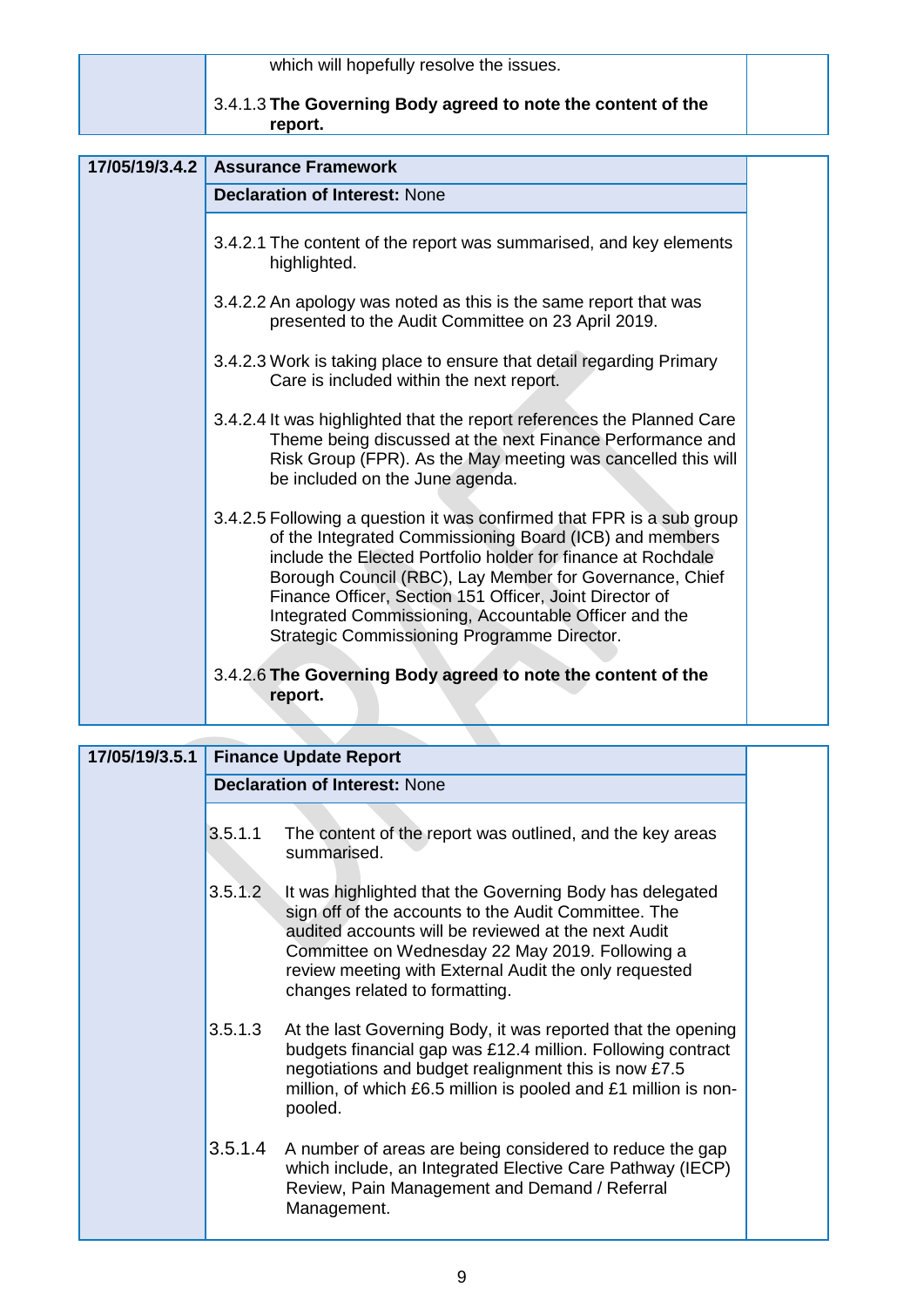| 3.5.1.5 | Line by line budget reviews have now taken place with<br>service leads and any opportunities for savings will be<br>discussed at the June Integrated Commissioning Board<br>(ICB).                                                                                                                                                                       |           |
|---------|----------------------------------------------------------------------------------------------------------------------------------------------------------------------------------------------------------------------------------------------------------------------------------------------------------------------------------------------------------|-----------|
| 3.5.1.6 | It was noted that as a last resort there is also the option of<br>non-recurrent drawdowns of the CCGs prior years<br>surpluses of up to £4 million.                                                                                                                                                                                                      |           |
| 3.5.1.7 | There are also some potential quick wins regarding the<br>Locality Asset Review in terms of better asset utilisation<br>and avoiding unnecessary costs, which is currently being<br>reviewed by the Estates Operational Group.                                                                                                                           |           |
| 3.5.1.8 | Following a query, it was confirmed that the Locality Asset<br>Review has been shared with Governing Body and Informal<br>Cabinet previously and it was highlighted that within the<br>review Nye Bevan House and Croft Shifa Health Centre are<br>utilised 40% of the time. It was agreed that the Locality<br>Asset Review be recirculated to members. | <b>SE</b> |
| 3.5.1.9 | Thanks were noted to the Chief Finance Officer and her<br>team for the significant amount of work that has taken<br>place.                                                                                                                                                                                                                               |           |
|         | 3.5.1.10 The Governing Body agreed to note the content of the<br>report and the update provided.                                                                                                                                                                                                                                                         |           |

| 17/05/19/3.6.1 | <b>CCG Functions Report</b>                                                                                                                                                                                                                                                                |
|----------------|--------------------------------------------------------------------------------------------------------------------------------------------------------------------------------------------------------------------------------------------------------------------------------------------|
|                | <b>Declaration of Interest: None</b>                                                                                                                                                                                                                                                       |
|                | 3.6.1.1 The content of the report was summarised.                                                                                                                                                                                                                                          |
|                | 3.6.1.2 It was noted that from 1 April 2019 Information Governance<br>(IG) has moved back in to CCG from the Greater Manchester<br>Shared Service (GMSS) and is now within the IMT Team.                                                                                                   |
|                | 3.6.1.3 HR and OD have moved from GMSS to an integrated service<br>with Rochdale Borough Council (RBC). Mandatory training<br>and transactional support will continue to remain with GMSS.                                                                                                 |
|                | 3.6.1.4 A workshop has taken place regarding intelligence. It is<br>proposed that the Intelligence Hub will form part of the wider<br>commissioning consultation and will be in place from 1 July<br>2019. Work will take place to consider this change and how<br>reporting is reflected. |
|                | 3.6.1.5 Patient services will form part of an integrated team with<br>RBC from 1 July 2019                                                                                                                                                                                                 |
|                | 3.6.1.6 The Continuing Health Care (CHC) Team will move from a<br>joint team with Bury CCG to a single HMR team from 1 July<br>2019. Following this further work will take place to<br>understand how the CHC Team will integrate with Health and<br>Social Care.                          |
|                | 3.6.1.7 The Governing Body agreed to note the content of the<br>report.                                                                                                                                                                                                                    |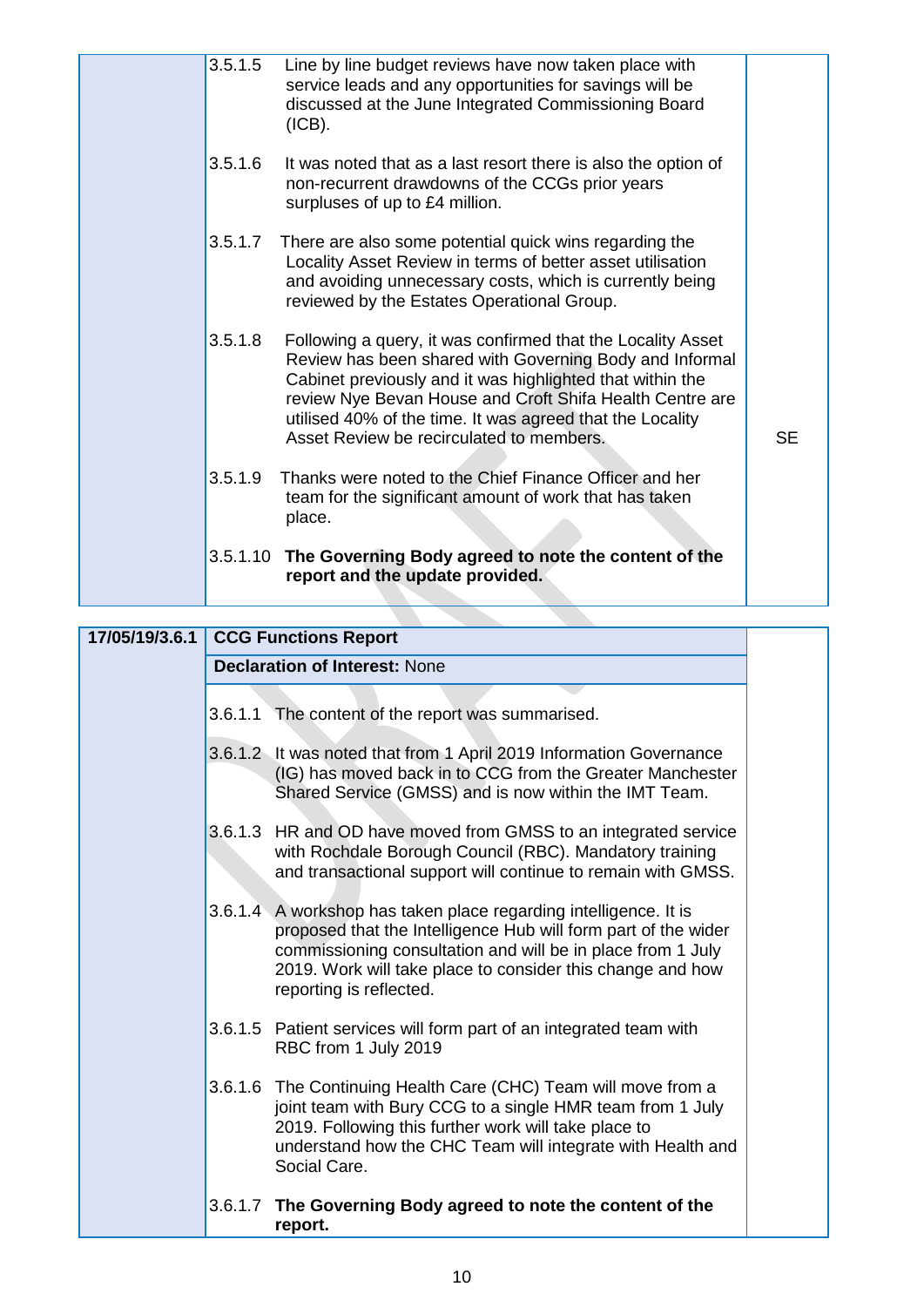| 17/05/19/3.6.3 | <b>Draft Annual Report including Annual Governance Statement</b>                                                                                                                          |  |
|----------------|-------------------------------------------------------------------------------------------------------------------------------------------------------------------------------------------|--|
|                | <b>Declaration of Interest: None</b>                                                                                                                                                      |  |
|                | 3.6.3.1 The content of the report was summarised.                                                                                                                                         |  |
|                | 3.6.3.2 It was noted that the report reflects the current position and is<br>available for members to make any comments prior to final<br>approval at the Audit Committee on 22 May 2019. |  |
|                | 3.6.3.3 Thanks was noted for the significant amount of work that has<br>taken place.                                                                                                      |  |
|                | 3.6.3.4 The Governing Body agreed to note the content of the<br>report.                                                                                                                   |  |

| 17/05/19/4.1 | <b>Clinical and Professional Advisory Panel (CPAP)</b><br>(from 5 April 2019 and 3 May 2019 meetings)<br><b>Declaration of Interest: None</b>                                                                                                                                                                                                                                                                                                              |
|--------------|------------------------------------------------------------------------------------------------------------------------------------------------------------------------------------------------------------------------------------------------------------------------------------------------------------------------------------------------------------------------------------------------------------------------------------------------------------|
|              |                                                                                                                                                                                                                                                                                                                                                                                                                                                            |
|              | The content of the report was summarised.<br>4.1.1                                                                                                                                                                                                                                                                                                                                                                                                         |
|              | Discussions at the April meeting focussed on Lymphoedema<br>4.1.2<br>and the Pain Service.                                                                                                                                                                                                                                                                                                                                                                 |
|              | Lymphoedema - following discussions it was noted that there<br>4.1.3<br>is no nurse for cancer patients with Lymphedema. A number of<br>Individual Funding Requests (IFR) have been received and<br>approved for circa £8k. Members felt that a proposal be<br>submitted to the System Transformation Committee (STC) to<br>approve funding for training and necessary equipment via<br>Pennine Acute Hospitals Trust (PAHT). This was approved by<br>STC. |
|              | Pain workshop - in depth discussions took place and issues<br>4.1.4<br>raised by the Locality Engagement Group (LEG) members<br>were fedback and taken on board.                                                                                                                                                                                                                                                                                           |
|              | 4.1.5<br>The May meeting was a review of the last 6 months and a<br>complete action log was reviewed and updated. Presentations<br>were provided at the May LEG meetings outlining the<br>discussions and progress to date.                                                                                                                                                                                                                                |
|              | The Governing Body agreed to note the content of the<br>4.1.6<br>report.                                                                                                                                                                                                                                                                                                                                                                                   |
|              |                                                                                                                                                                                                                                                                                                                                                                                                                                                            |
| 17/05/19/4.2 | <b>Integrated Commissioning Board (ICB)</b>                                                                                                                                                                                                                                                                                                                                                                                                                |
|              | (from 26 March 2019 and 16 April 2019 meetings)<br><b>Declaration of Interest: None</b>                                                                                                                                                                                                                                                                                                                                                                    |
|              |                                                                                                                                                                                                                                                                                                                                                                                                                                                            |

|  |  | 4.2.1 The content of the report was summarised, and key areas<br>highlighted. |
|--|--|-------------------------------------------------------------------------------|
|--|--|-------------------------------------------------------------------------------|

4.2.2 It was noted that future meetings will be publicised like the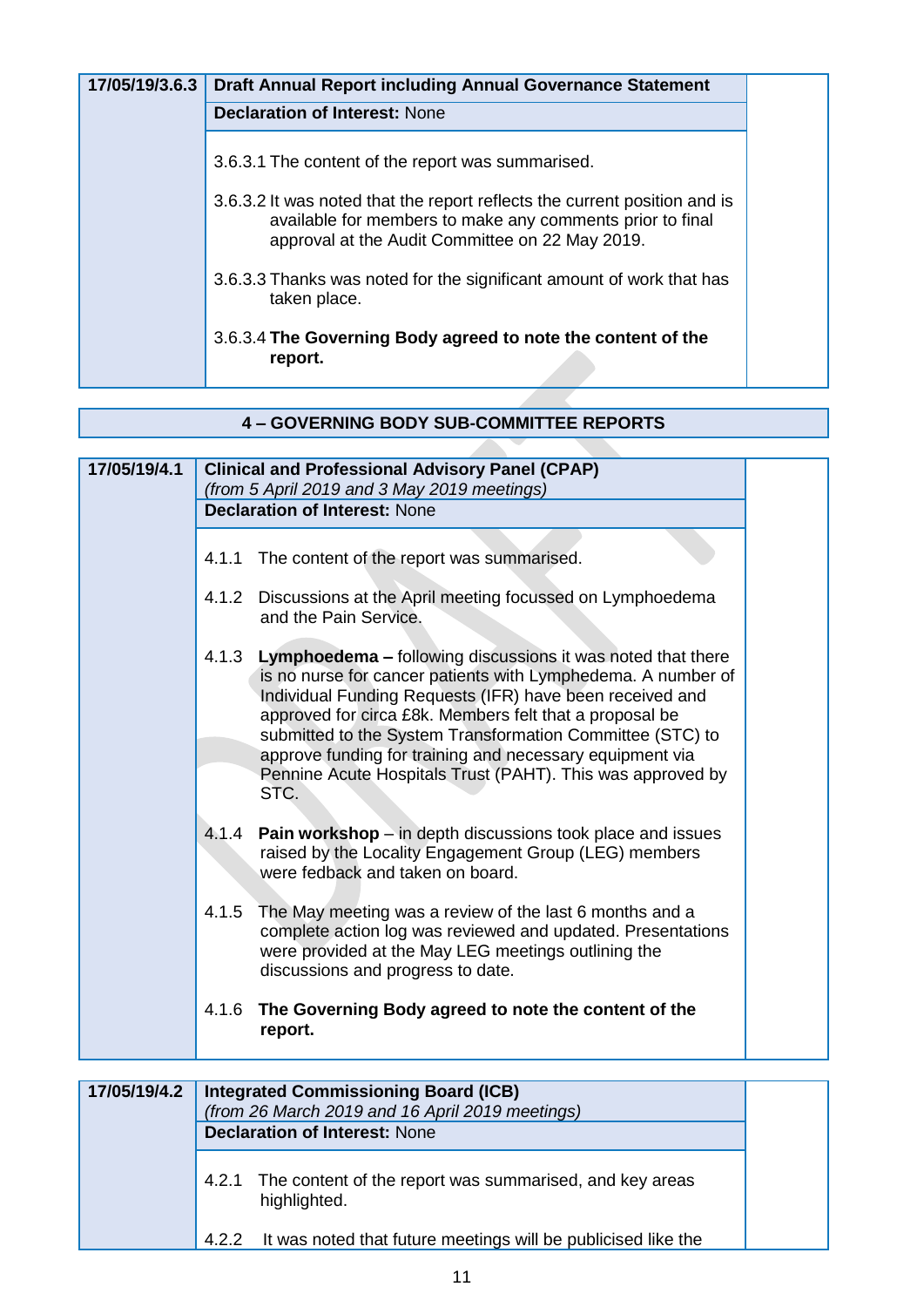|               | 4.2.3  | CCG Governing Body and Primary Care Commissioning<br>Committee.<br>The Governing Body agreed to note the content of the<br>report.                                                                                  |           |
|---------------|--------|---------------------------------------------------------------------------------------------------------------------------------------------------------------------------------------------------------------------|-----------|
| 17/05/19/4.3i |        | <b>Heywood and Middleton Locality Reports</b><br>(from 12 March 2019 and 9 April 2019 meetings)<br><b>Declaration of Interest: None</b>                                                                             |           |
|               |        | 4.3i.1 The content of the report was outlined.                                                                                                                                                                      |           |
|               | 4.3i.2 | March discussions focussed on Core+ and LEG members<br>confirmed that they felt valued and that their comments were<br>considered.                                                                                  |           |
|               | 4.3i.3 | April discussions related to an Oral Health project in Care<br>Homes, and a significant amount of discussions took place<br>regarding the Primary Care Networks.                                                    |           |
|               | 4.3i.4 | A query was raised regarding the Family Action Group. It was<br>confirmed that this was a Middleton pilot and that confirmation<br>will be provided whether this is scheduled to be discussed at a<br>Rochdale LEG. | <b>HC</b> |
|               | 4.3i.5 | The Governing Body agreed to note the content of the<br>report and the verbal update provided.                                                                                                                      |           |

| 17/05/19/4.3ii | <b>Rochdale Locality Reports</b><br>(from 12 March 2019 and 9 April 2019 meetings)<br><b>Declaration of Interest: None</b>                                        |  |
|----------------|-------------------------------------------------------------------------------------------------------------------------------------------------------------------|--|
|                | 4.3ii.1 Members were advised that discussions were very similar to<br>those at the Heywood and Middleton LEG and included Core+<br>and the Primary Care Networks. |  |
|                | 4.3ii.2 The Governing Body agreed to note the content of the<br>report and the update provided.                                                                   |  |

| 17/05/19/4.4 | <b>Audit Committee</b><br>(from 23 April 2019 meeting)<br><b>Declaration of Interest: None</b>   |  |
|--------------|--------------------------------------------------------------------------------------------------|--|
|              | Members were asked for any comments or questions. No<br>4.4.1<br>further discussions took place. |  |
|              | 4.4.2 The Governing Body agreed to note the content of the<br>report.                            |  |

| 17/05/19/4.5   System Transformation Committee (STC)<br>(from 3 May 2019 meeting)<br><b>Declaration of Interest: None</b> |  |
|---------------------------------------------------------------------------------------------------------------------------|--|
|                                                                                                                           |  |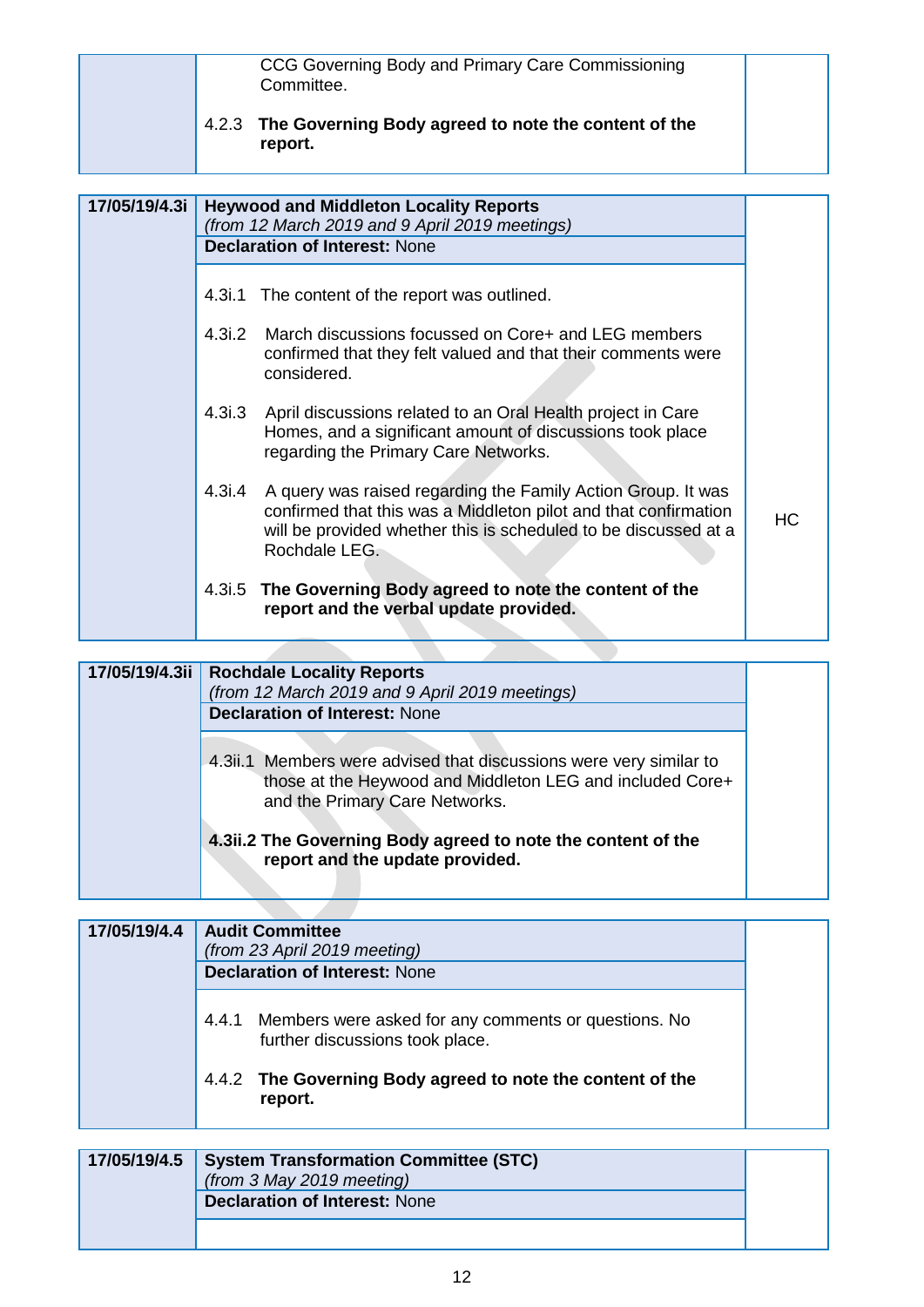| 4.5.1 | The content of the report was summarised.                                                                                                                                                                   |
|-------|-------------------------------------------------------------------------------------------------------------------------------------------------------------------------------------------------------------|
| 4.5.2 | A paper was received regarding access to anticipatory drugs<br>for End of Life patients.                                                                                                                    |
|       | 4.5.3 Detailed discussions took place and it was suggested that<br>these drugs be provided via Springhill Hospice. Confirmation<br>has been received that legally the Hospice are unable to issue<br>these. |
| 4.5.4 | A revised proposal has been shared with members and will be<br>approved via Chairs Action.                                                                                                                  |
| 4.5.5 | The Governing Body agreed to note the content of the<br>report.                                                                                                                                             |

| 17/05/19/4.6 | <b>Quality and Safeguarding Committee</b><br>(from 12 April 2019 meeting)<br><b>Declaration of Interest: None</b> |  |
|--------------|-------------------------------------------------------------------------------------------------------------------|--|
|              | Members were asked for any comments or questions. No<br>4.6.1<br>further discussions took place.                  |  |
|              | 4.6.2 The Governing Body agreed to note the content of the<br>report.                                             |  |

| 17/05/19/4.7 | <b>Primary Care Commissioning Committee (PCCC)</b><br>(from 10 May 2019 meeting)                                                                                       |
|--------------|------------------------------------------------------------------------------------------------------------------------------------------------------------------------|
|              | <b>Declaration of Interest: None</b>                                                                                                                                   |
|              | A verbal update was provided.<br>4.7.1                                                                                                                                 |
|              | 4.7.2<br>It was highlighted that the discussions related to:<br>• Primary Care Networks<br>• Core+ $2018/19$                                                           |
|              | Primary Care Academy performance 2018/19<br>• 2019/20 indicators for Core+ and the Primary Care<br>Academy                                                             |
|              | 4.7.3<br>An Extraordinary Part 1 PCCC meeting will take place today<br>following Governing Body to discuss the Primary Care<br>Networks and themes from Core+ 2018/19. |
|              | The Governing Body agreed to note the verbal update<br>4.7.4<br>provided.                                                                                              |
|              |                                                                                                                                                                        |
| 17/05/19/4.8 | <b>Patient and Public Engagement Committee</b><br>(from 1 April 2019 meeting)                                                                                          |
|              | <b>Declaration of Interest: None</b>                                                                                                                                   |
|              | The content of the report was summarised, and it was noted<br>4.8.1                                                                                                    |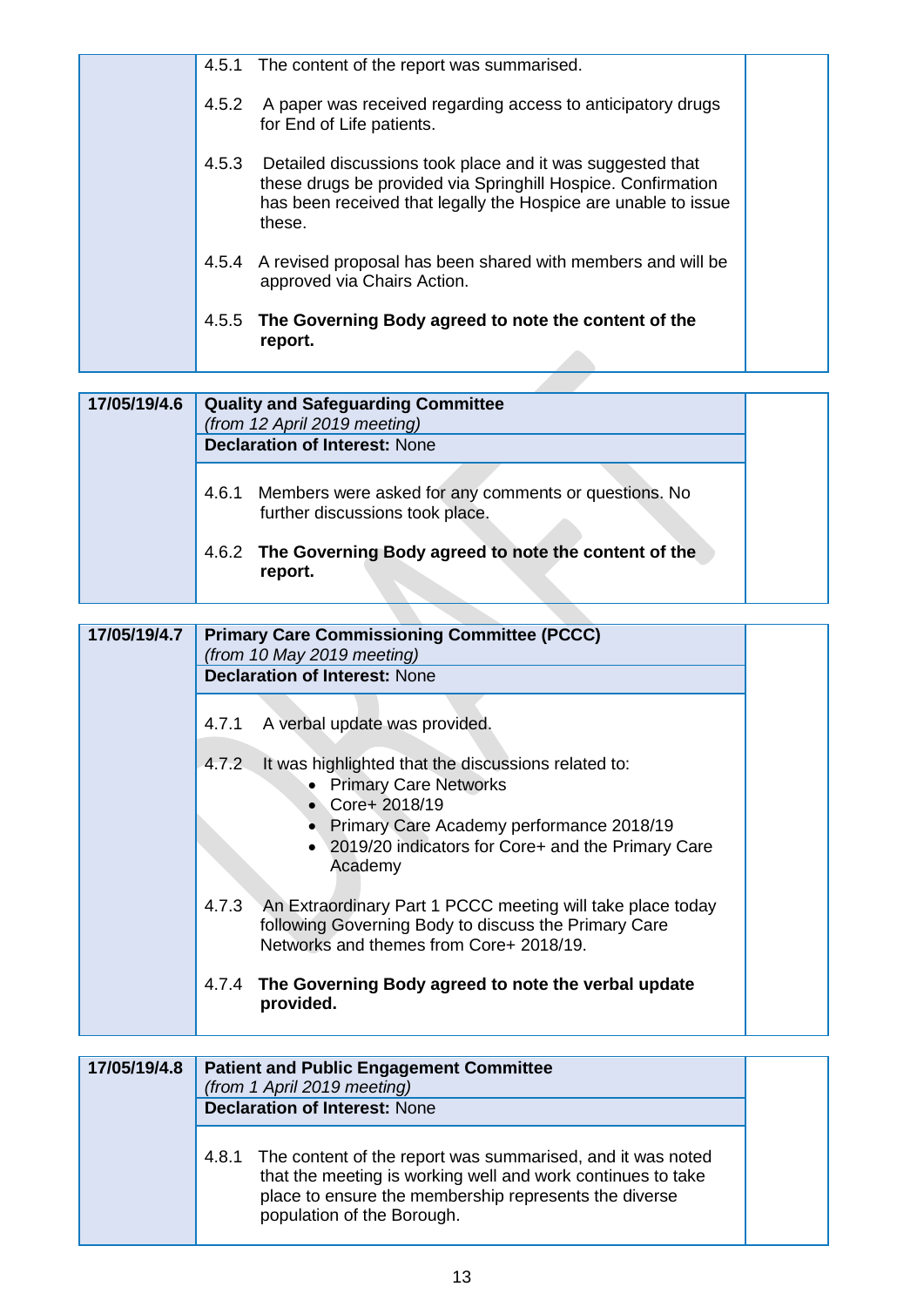|  | $4.8.2$ The Governing Body agreed to note the verbal update<br>provided. |  |
|--|--------------------------------------------------------------------------|--|
|  |                                                                          |  |

### **5 – ANY OTHER URGENT BUSINESS**

| 17/05/19/5.1 AOB |                                      |  |
|------------------|--------------------------------------|--|
|                  | <b>Declaration of Interest: None</b> |  |
|                  | 5.1.1 No discussions took place.     |  |

### **6** – REPORTS PROVIDED FOR INFORMATION ONLY

| 17/05/19/6.1 | <b>Children and Young People's Partnership (CYPP)</b><br>(from 7 January 2019 and 28 March 2019 meetings) |  |
|--------------|-----------------------------------------------------------------------------------------------------------|--|
|              | Members were asked for any comments or questions on the<br>6.1.1<br>report.                               |  |
|              | 6.1.2 No further discussions took place.                                                                  |  |
|              | 6.1.3 The Governing Body agreed to note the content of the<br>report.                                     |  |

| 17/05/19/6.2 | <b>Primary Care Commissioning Committee Ratified Minutes</b><br>(from 8 February 2019 meeting) |  |
|--------------|------------------------------------------------------------------------------------------------|--|
|              | Members were asked for any comments or questions on the<br>6.2.1<br>report.                    |  |
|              | 6.2.2 No further discussions took place.                                                       |  |
|              | 6.2.3 The Governing Body agreed to note the content of the<br>report.                          |  |

| 17/05/19/6.3i |        | <b>GM Effective Use of Resource (EUR) Policy – Arthroscopic sub-</b><br>acromial decompression for should impingement (new) |
|---------------|--------|-----------------------------------------------------------------------------------------------------------------------------|
|               | 6.3i.1 | Members were asked for any comments or questions on the<br>report.                                                          |
|               |        | 6.3i2 No further discussions took place.                                                                                    |
|               |        | 6.3.3 The Governing Body agreed to note the content of the<br>report.                                                       |

| (revised) | 17/05/19/6.3ii   GM Effective Use of Resource (EUR) Policy - Low Back Pain |
|-----------|----------------------------------------------------------------------------|
|           | 6.3ii.1 Members were asked for any comments or questions on the<br>report. |
|           | 6.3ii.2 No further discussions took place.                                 |